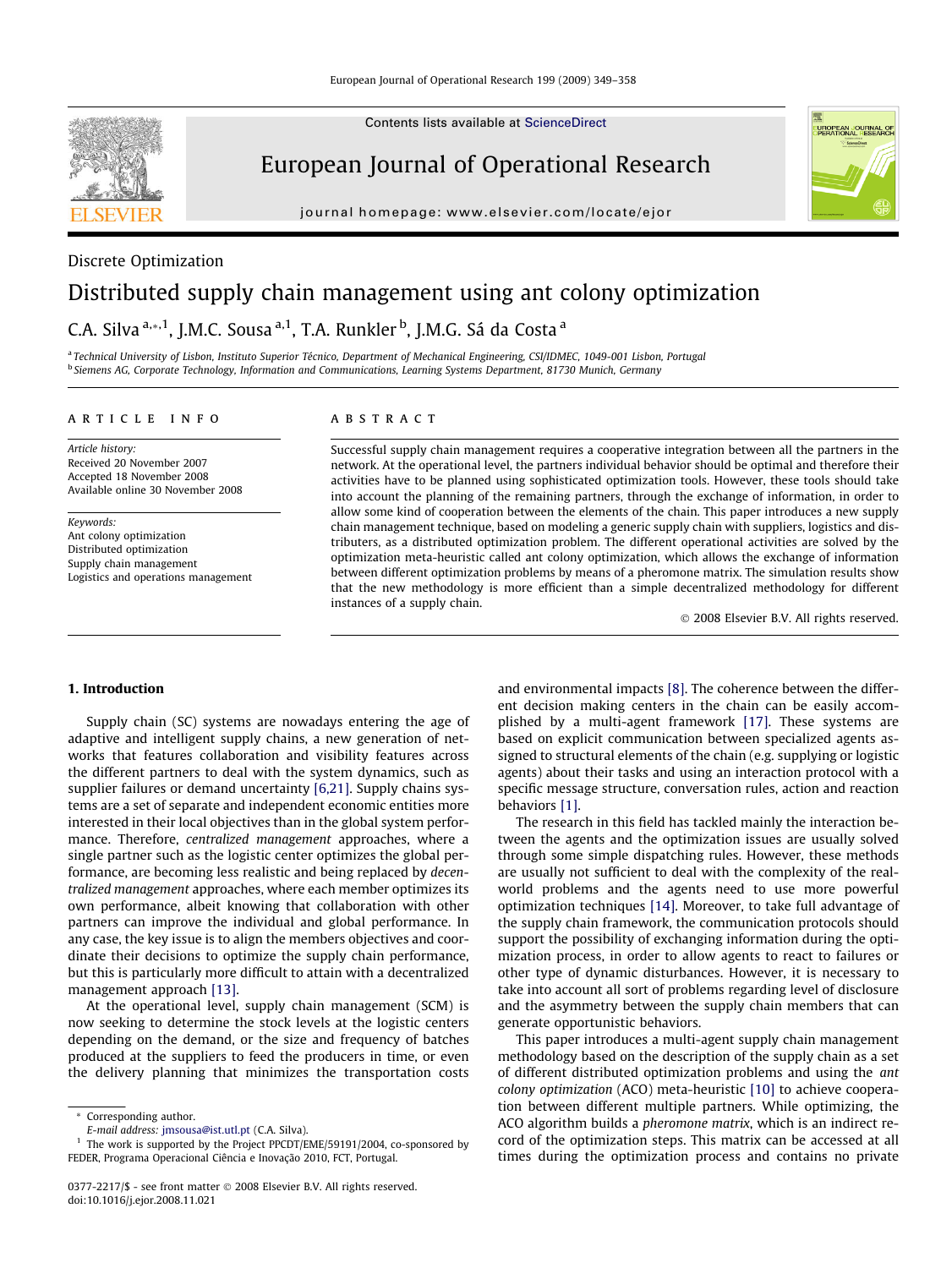information of any kind. If each system in a supply-chain is optimized by its own ant colony-agent, the pheromone matrices can be used to exchange information between the different systems as a multi-agent system, introducing in this way a coordination mechanism into the supply chain.

The paper proceeds as follows: Section 2 describes the SC model that is used in this paper. Section [3](#page--1-0) presents a short literature survey on decentralized supply chain management and models the management problem as a distributed optimization problem. Section [4](#page--1-0) shows how the ant colony optimization can be used to solve this problem as a multi-agent system. The simulation results are presented in Sections [6 and 7](#page--1-0) concludes the paper and presents the guidelines for future work.

#### 2. Decentralized supply chain modeling

We consider a generic supply chain model that comprised three systems: a logistic system, its suppliers and the distributers. A previous study considering only the suppliers and the logistic system was presented in [\[19\].](#page--1-0) The suppliers–logistics–distribution system proposed in the paper takes full advantage of the distributed optimization by considering all echelons of the supply-chain. The logistic system collects the orders from the customers, purchases the components from external suppliers and schedules the components delivered by the suppliers as orders. This system is also responsible to manage the cooperation between the partners in the network and for the communication between the clients and the supply chain. The supply system is a network of external suppliers that manufacture the components and deliver them to the logistic system. The distributers are responsible to pick up different items at the warehouses of the logistic system and distribute them to clients. Fig. 1 presents a schematic representation of such multiple echelon system.

The modeling approach proposed in this paper consists of describing each of the subsystems of the supply chain by a benchmark optimization problem: the logistic system is described by the general assignment optimization problem [\[20\]](#page--1-0); the supplying system by the manufacturing scheduling optimization problem [\[14\];](#page--1-0) and the distribution system by the vehicle routing problem [\[9\].](#page--1-0)

#### 2.1. Logistic system

At each day, the logistic system has an order list O of n orders waiting to be delivered. An order  $o_i \in O$  with  $j = 1, \ldots, n$  is a set of  $\ell$ different types of items, called the components  $c_i$  with  $i = 1, \ldots, \ell$ , in certain quantities  $q_{ij}$ . Therefore, an order can be defined as an  $\ell$ -tuple  $o_j = (q_{1j},...,q_{\ell j})$ . When a new order  $o_j$  arrives, it receives two labels: the arrival date or release date  $r_i$  and the desired delivery date or due date  $d_i$ , which is the date when the client wishes to receive the order. The order is delivered at the completion date  $C_i$ .

Assuming that the system does not deliver orders if they are ready before the due date, the difference between the completion



date and the due date is called the *tardiness*  $T_j = C_j - d_j$ . The objective is to match both dates, i.e. to have for all orders  $T_i = 0$ . However, two disturbances may influence the system: the fact that suppliers service may not be respected and the fact that some clients ask for desired delivery dates not compatible with the supplier services.

In order to define the cost function that best describes the objective of the logistic system, consider the following definitions. Given the set O of orders in the system waiting to be delivered, the subset of orders that are going to be *delivered* is defined as  $O_D \subseteq O$ . The complementary subset of orders that are not delivered and remain in the system is defined as  $O_{ND} \subseteq O$ , such that  $O_D \cup O_{ND} = O$ . Consider further that the subset of orders that are delivered at the correct date is defined as  $O_D^0 \subseteq O_D$  and the subset of orders that are not delivered and are already delayed is defined as  $O_{ND}^d \subseteq O_{ND}$ . The optimization objective is to minimize the cost function given by

$$
f_L = \frac{w_A \left(\sum_{j \in O} T_j\right) + w_B |O_{ND}^d|}{w_C |O_D^0| + \epsilon}, \qquad (1)
$$

where  $\sum_{j\in O} T_j$  accounts for the minimization of the tardiness of the total set of orders in the system O;  $|O_{ND}^d|$  is the cardinality of the subset  $O_{ND}^d$  and refers to the minimization of the number of orders that are not delivered and are already delayed; and finally  $|O_{D}^{0}|$  is the cardinality of the subset  $O_D^0$  and accounts for the maximization of the number of orders delivered at the correct date. The  $\epsilon$  is a small constant that avoids the infinity value when no orders are delivered at the correct date. The weights  $w_A, w_B, w_C$  are used to convert the cost to the same unit, e.g. monetary units, or to balance the different variables in case the order of magnitude of the variables is very different. In this case,  $w_A = 1/\text{day}$ ,  $w_B = w_C = 1$ . This decision step is done once per day, but different solutions for the same daily problem originate different next-day scheduling problems. The supply chain management is a dynamic succession of daily optimization problems, that are treated independently, even though they are not. Therefore, to evaluate the performance of the supply chain, larger periods of time, such as weeks or months, should be considered.

#### 2.2. Supplying system

The supplying sub-system is a network of m different suppliers or manufacturers  $M_i$  with  $i = 1, \ldots, m$ , each one producing its own set of jobs  $J_{M_i}$ , where each job refers to a type of component  $c_i$  requested by the logistic sub-system. Each supplier is independent and therefore it optimizes its own problem called the local supplier problem. However, from the point of view of the logistic system, the suppliers can be virtually considered as one single entity, and the optimization problem is called the global supplier problem.

#### 2.2.1. Local supplier problem

The optimization problem of each  $M_i$  supplier, called here the local supplier problem, can be modeled as a single machine sched-uling problem [\[14\].](#page--1-0) There is one machine that produces all the  $n_i$ jobs on the waiting list  $J_{M_i}$  of the supplier. The objective function to be minimized is the total tardiness of all the jobs

$$
f_{M_i} = \sum_{j \in J_{M_i}} w_T \cdot T_j,\tag{2}
$$

where tardiness is defined as in the logistic system and  $w<sub>T</sub>$  is a weight to convert the cost from days to other unit, such as monetary units.

#### 2.2.2. Global supplier problem

The global supplier problem describes the supply system from Fig. 1. Generic multi-echelon supply chain system. the logistics point of view. The problem can be modeled as an open